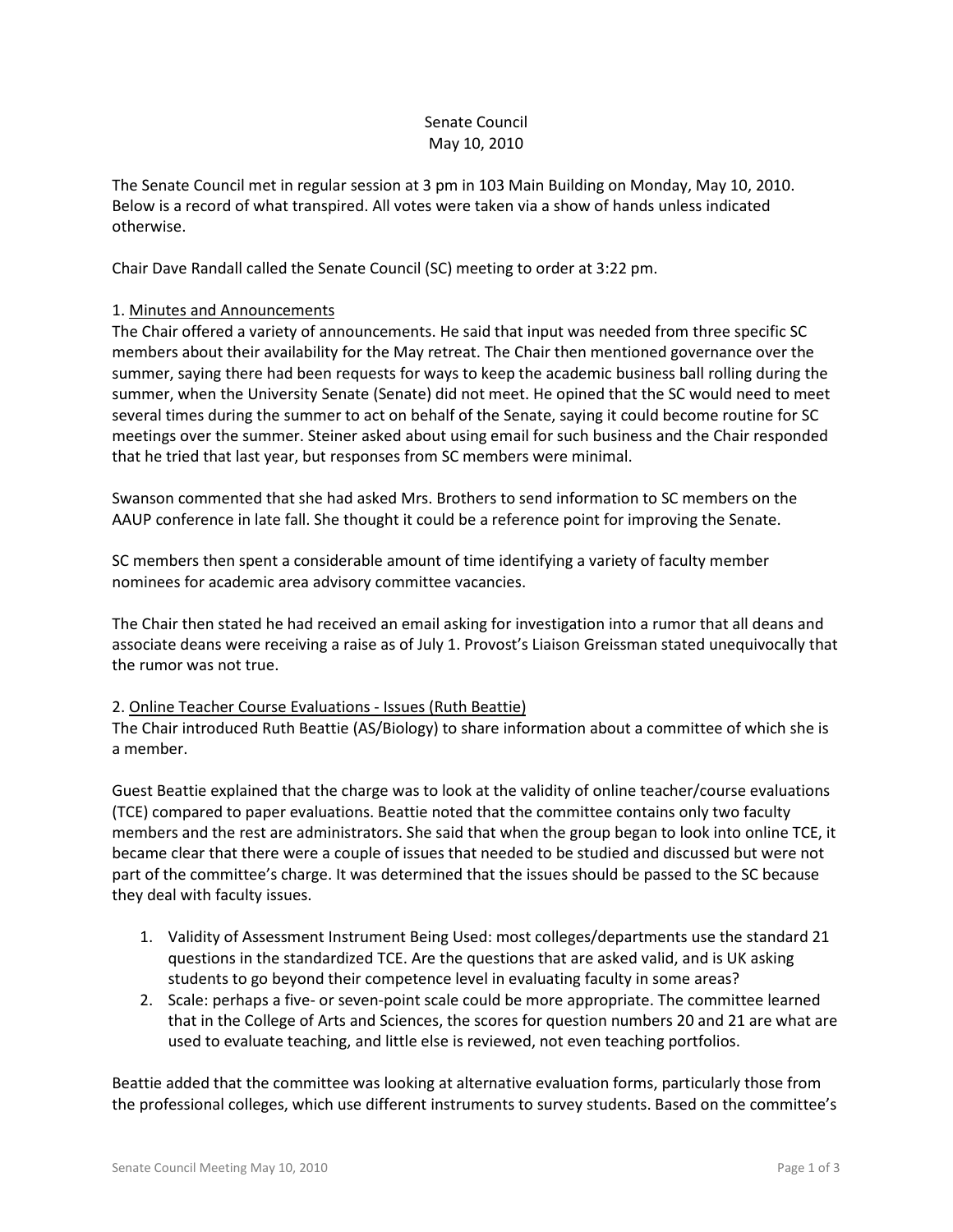demo, it is a very labor intensive process, but can be done with the assistance of support staff. If the evaluation could be done online, it might be flexible enough for departments to add their own particular questions.

SC members engaged in lengthy discussion about a variety of matters relating to TCE, both on paper and online. Beattie noted that one of the biggest issues was the lack of responses to online course evaluations – some colleges are looking at increasing response rates by doing as the College of Pharmacy does – if a student does not fill out the evaluation, a grade is not given.

After additional discussion, it was understood that colleges had quite a bit of leeway in deciding how to use paper or online TCE. There was some initial support for requiring some core questions, and then allowing colleges to pick and choose among other questions as appropriate.

#### 3. TurnItIn Report - Ruth Beattie

Beattie went on to offer a report to SC members regarding the TurnItIn pilot that started about three years ago.

Steiner **moved** that the SC recommend to the Provost that the TurnItIn pilot be terminated and that a site license for all three modules (anti-plagiarism, peer review and paperless grading) be purchased. Swanson **seconded**. After very brief discussion, a **vote** was taken and the motion **passed** with none opposed. The chair was instructed to pass this recommendation to the Provost.

There was a brief discussion regarding language in syllabi about use of TurnItIn. It was decided that some sample language could be added to the Senate's Syllabi Guidelines for faculty to use if so desired.

#### 4. Discussion on Curricular Approval Process

SC members engaged in a discussion about the SharePoint site, and noted that the functioning of the site was not user friendly and required an inordinate amount of time to do anything. As a result, much of the time and attention spent by council coordinators no longer focused on the details of specific curricular proposals, but rather were focused on the many steps required to manipulate documents in and out of SharePoint. While the intent was admirable and the efforts of TASC greatly appreciated, the SharePoint site was not fulfilling its original intent to be a shared database between all the councils to help contact persons and others track proposals. Because the data were often incorrect due to the intricacies of moving around within the site, coordinators were obligated to spend more time dealing with SharePoint than with paying attention to details of the proposals themselves.

Grossman **moved** that the SC not renew the use of SharePoint for the fall semester, and that the SC empower the Chair to be the contact person with Information Technology to identify an alternate document handling system to accomplish similar goals. Anderson **seconded**.

There was brief discussion, including the possibility that an alternative might not found prior to the fall semester. Grossman stated that if that occurred, the councils would revert to their previous method of transmitting curricular approvals via email attachment.

A **vote** was taken and the motion **passed** with none opposed.

#### 5. Potential Nominees for Interim General Education Oversight Committee